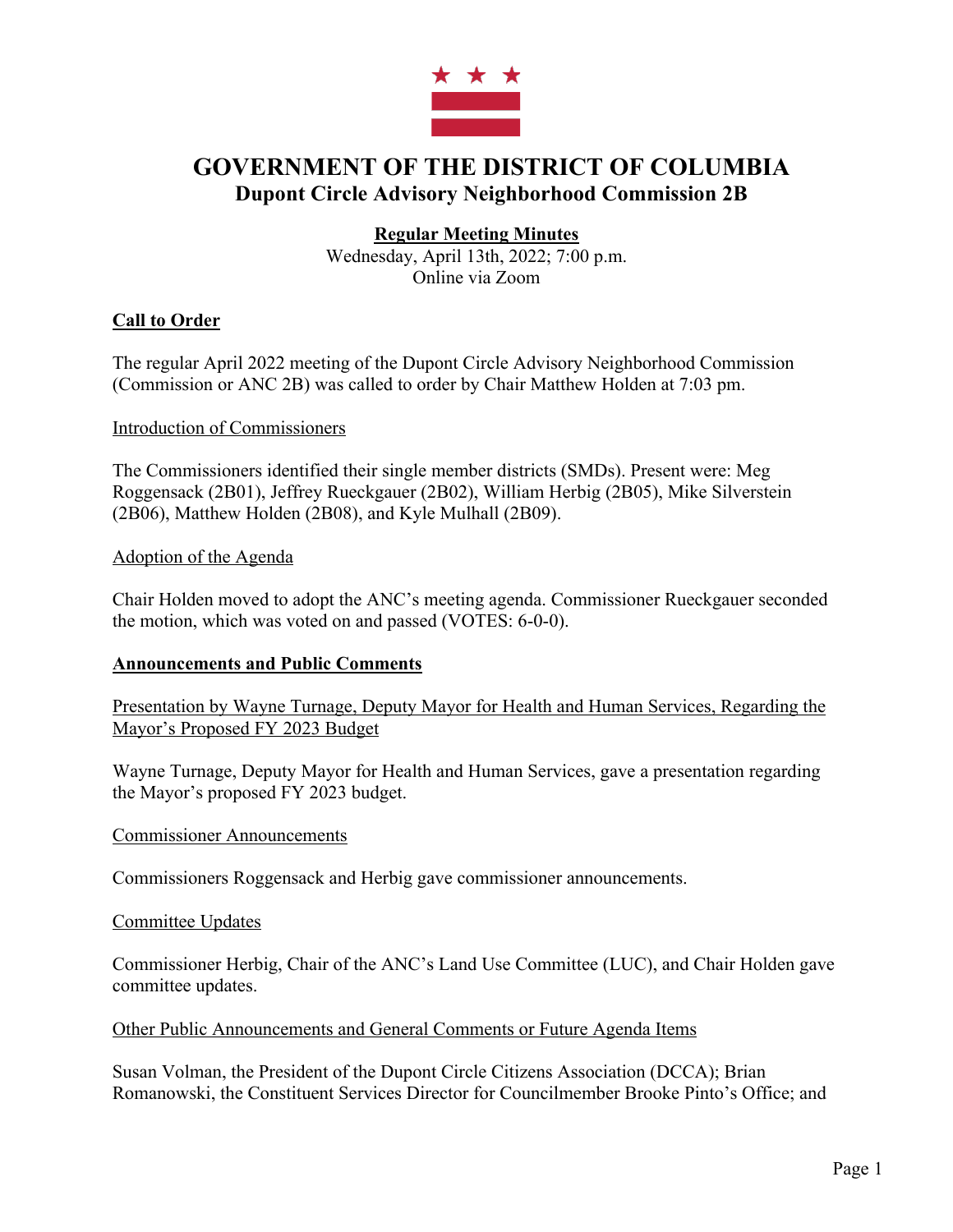Julius Terry, a Ward 2 representative for the Mayor's Office of Community Relations and Services (MOCRS), gave other public announcements and general comments or future agenda items.

## **Alcoholic Beverage Control Board Agenda**

Boogy & Peel – Application for a New Retailer's Class "C" Restaurant License at 1 Dupont Circle NW, Suite 115B

Commissioner Rueckgauer moved to adopt a proposed resolution regarding the matter. Commissioner Roggensack seconded the motion, which was voted on and passed (VOTES: 6-0- 0). The resolution reads as follows:

ANC 2B supports Boogy & Peel's request for a stipulated license as part of the establishment's application for a new Retailer's Class "C" Restaurant license at 1 Dupont Circle NW, Suite 115B.

Sushi Taro – Application for a Substantial Change to the Establishment's Retailer's Class "C" Restaurant License at 1503 17th Street NW

*The Commission did not take any action regarding this matter.*

Chang Chang – Application for a New Retailer's Class "C" Restaurant License at 1200 19th Street NW

Commissioner Silverstein moved to adopt a proposed resolution regarding the matter. Chair Holden seconded the motion, which was voted on and passed (VOTES: 6-0-0). The resolution reads as follows:

ANC 2B supports Chang Chang's application for a new Retailer's Class "C" Restaurant license at 1200 19th Street NW.

Amazon Retail, LLC – Application for a New Retailer's Class "B" Full-Service Grocery License at 1350 Connecticut Avenue NW

*The Commission did not take any action regarding this matter.*

Pop Social – Application for Transfer with a Substantial Change of the Establishment's Retailer's Class "C" Tavern License from 470 L'Enfant Plaza SW to 1140 19th Street NW

Commissioner Silverstein moved to adopt a proposed resolution regarding the matter. Commissioner Rueckgauer seconded the motion, which was voted on and passed (VOTES: 6-0- 0). The resolution reads as follows:

ANC 2B supports Pop Social's request for a stipulated license as part of the establishment's application for transfer with a substantial change of the establishment's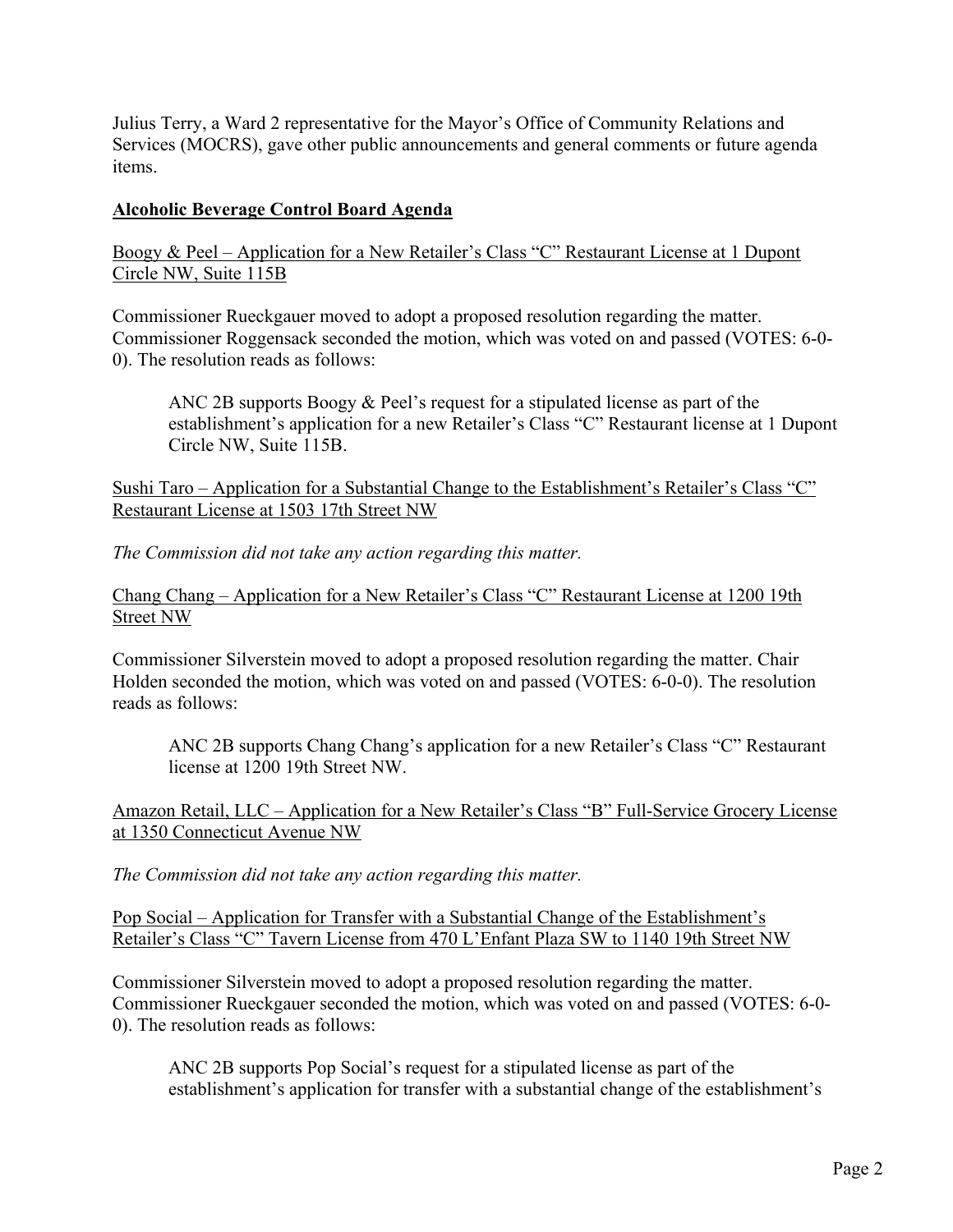Retailer's Class "C" Tavern license from 470 L'Enfant Plaza SW to 1140 19th Street NW.

Consideration of Several Alcoholic Beverage License Renewal Applications for Restaurants, Hotels, Multipurpose Facilities, Clubs, Marine Vessels, Arenas, and Caterers

*The Commission did not take any action regarding this matter.*

# **Land Use Agenda**

2100 Massachusetts Avenue NW – Concept / Construct Addition at Roof

Commissioner Herbig moved to adopt a proposed resolution regarding the matter. Commissioner Rueckgauer seconded the motion, which was voted on and passed (VOTES: 6-0-0). The resolution reads as follows:

WHEREAS, Maplewood Senior Living, LLC has submitted Historic Preservation Review Board (HPRB) application #22-184 for the renovation of property at 2100 Massachusetts Avenue NW, zoned RA-10 and located within ANC 2B02, for the purpose of converting an existing hotel to a senior assisted living community,

WHEREAS, 2100 Massachusetts Avenue NW is a contributing building in both the Dupont Circle Historic District and the Massachusetts Avenue Historic District,

WHEREAS, ANC 2B's Land Use Committee (LUC) reviewed the submitted concept plans at its duly-noticed monthly meeting conducted both in-person and via Zoom on April 6, 2022,

WHEREAS, the concept plans include interior renovations as well as additions to the rooftop and rear areas,

WHEREAS, ANC 2B's LUC had formerly reviewed a previous concept plan and suggested to reduce visibility of rooftop mechanical units that were visible on the Massachusetts Avenue NW side of the property,

WHEREAS, the current concept plan differs from the previous iteration by using shorter, less visible mechanical units and by changing the Massachusetts Avenue NW-side rooftop cladding from glazed metal and glass to punched windows in masonry,

WHEREAS, the LUC suggested the following changes:

- Consider alternate placement of the mechanical "chiller" units towards the rear, away from the Massachusetts Avenue NW side of the property, and
- Create additional visualizations illustrating viewsheds from locations further along Massachusetts Avenue NW, at a minimum from both Dupont Circle and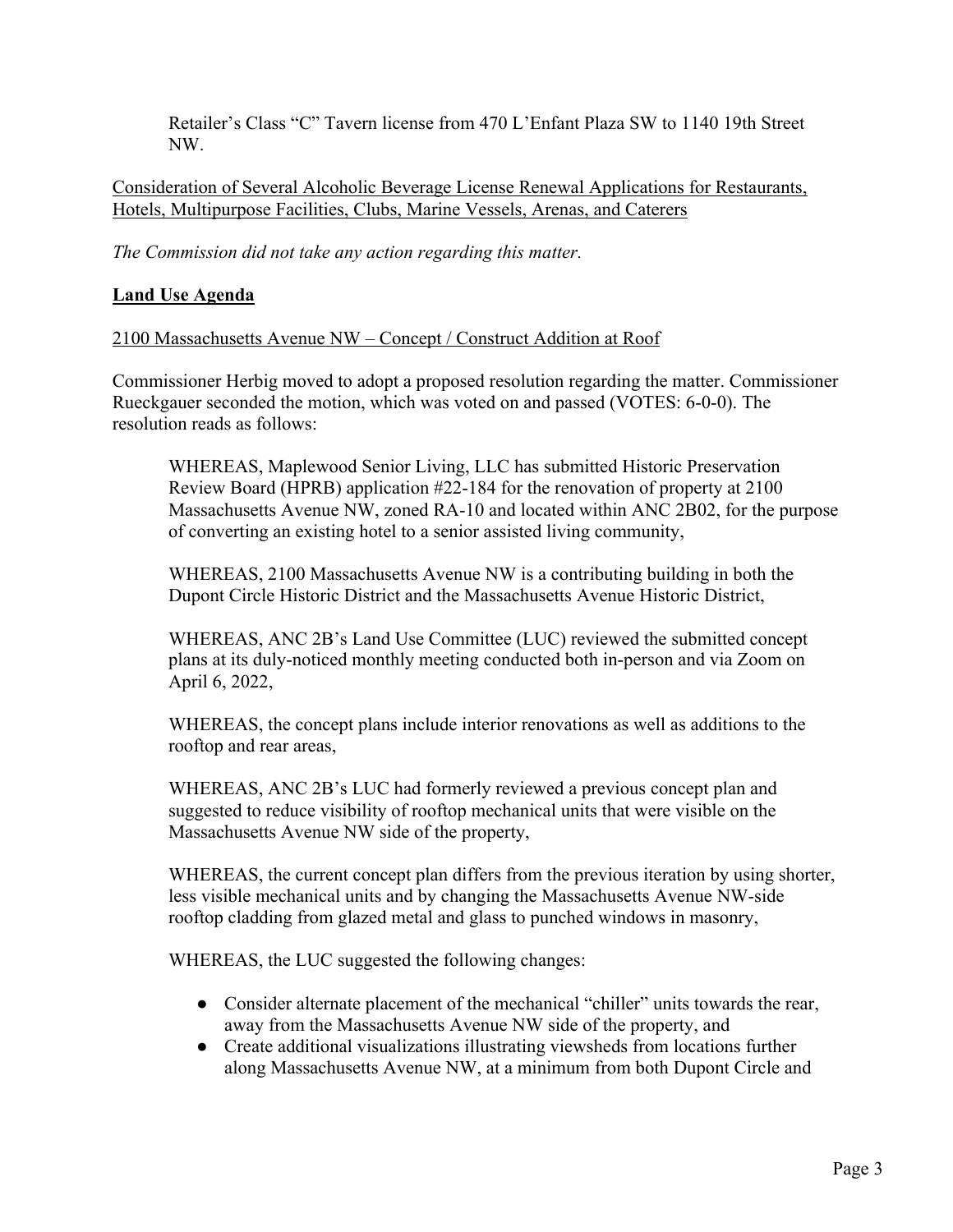Sheridan Circle, to assess visual impact of the proposed mechanical units and rooftop additions.

WHEREAS, by law, the HPRB gives "great weight" to recommendations in duly adopted ANC resolutions and carefully considers the views of community organizations and citizens per DC Code 1-309-10 $(d)(3)(a)$ .

THEREFORE, BE IT RESOLVED that ANC 2B supports HPRB application #22-184.

BE IT FURTHER RESOLVED that ANC 2B requests that the ANC's Chair, the Land Use Committee's Chair, and the ANC's Executive Director be sent copies of the final concept design and actions as approved by the HPRB and/or HPRB staff.

# 2126 Newport Place NW – Permit / Third Floor Addition at Rear; New Deck and Areaway at Rear

Commissioner Herbig moved to adopt a proposed resolution regarding the matter. Commissioner Mulhall seconded the motion, which was voted on and passed (VOTES: 6-0-0). The resolution reads as follows:

WHEREAS, Stavros Papageorgiou has submitted Historic Preservation Review Board (HPRB) application #22-150 for the renovation of the property at 2126 Newport Place NW, zoned RA-08 and located within ANC 2B06, for the purpose of adding a third floor addition to the rear of the unit,

WHEREAS, 2126 Newport Place NW is a contributing building in the Dupont Circle Historic District,

WHEREAS, ANC 2B's Land Use Committee (LUC) reviewed the submitted concept plans at its duly-noticed monthly meeting conducted both in-person and via Zoom on April 6, 2022,

WHEREAS, the concept plans include a third floor addition, as well as interior renovations and a new areaway in the rear,

WHEREAS, a physical mockup was built and the rear addition was not visible from various viewpoints, including southwest from 21st Street NW, which is more exposed due to the lower height of nearby structures along the block,

WHEREAS, neighboring units on both sides have made similar or identical additions on their properties, and

WHEREAS, by law, the HPRB gives "great weight" to recommendations in duly adopted ANC resolutions and carefully considers the views of community organizations and citizens per DC Code 1-309-10  $(d)(3)(a)$ .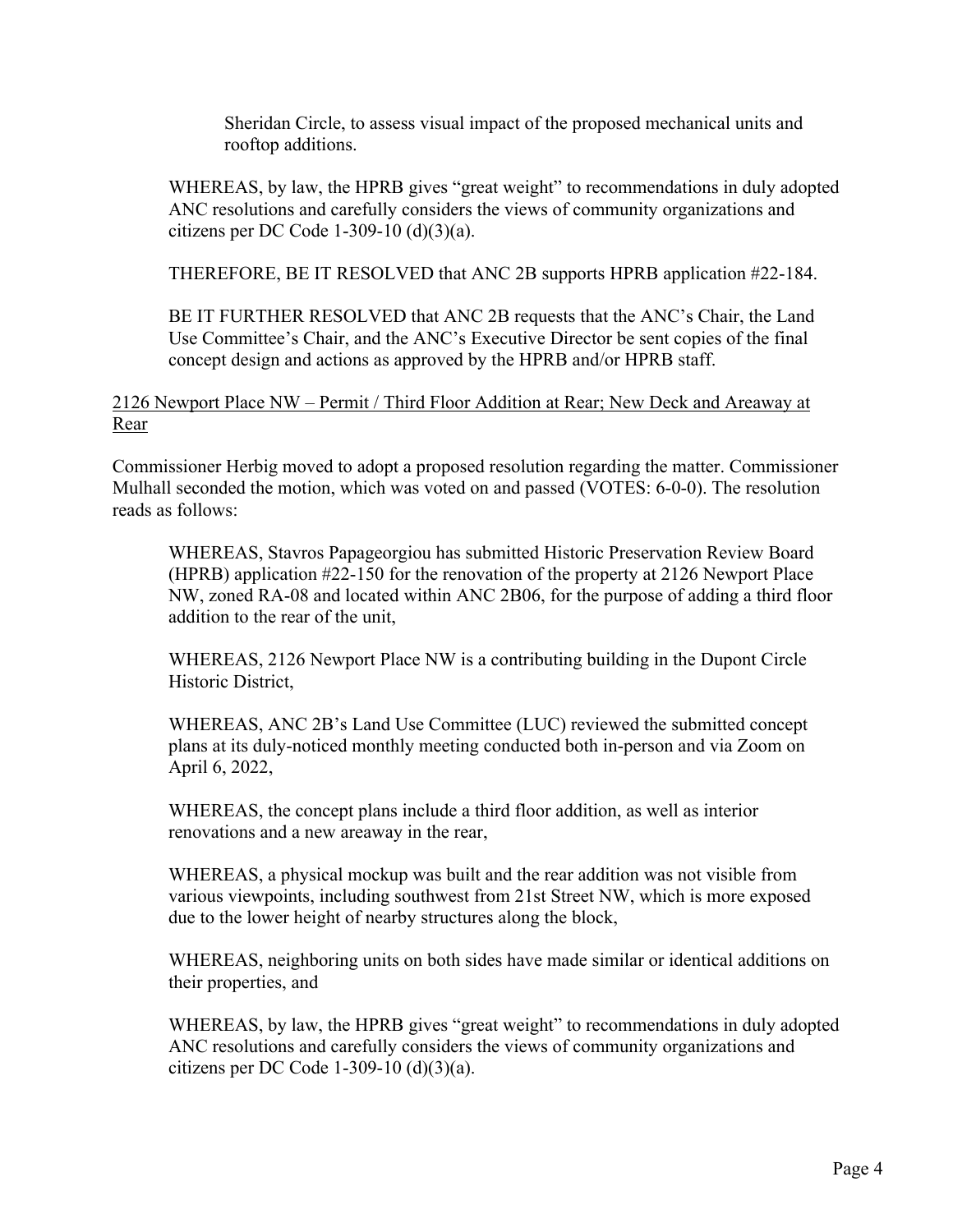THEREFORE, BE IT RESOLVED that ANC 2B supports HPRB application #22-150 as proposed.

BE IT FURTHER RESOLVED that ANC 2B requests that the ANC's Chair, the Land Use Committee's Chair, and the ANC's Executive Director be sent copies of the final concept design and actions as approved by the HPRB and/or HPRB staff.

1818 19th Street NW – Permit / Four-Story Addition a Rear; Demolish Existing Garage and Install Three Parking Spaces

Commissioner Herbig moved to adopt a proposed resolution regarding the matter. Commissioner Mulhall seconded the motion, which was voted on and passed (VOTES: 6-0-0). The resolution reads as follows:

WHEREAS, Circle LLC has submitted Historic Preservation Review Board (HPRB) application #22-244 for the renovation of the property at 1818 19th Street NW, zoned RA-08 and located within ANC 2B01, for the purpose of converting a single-family home into a multi-family residential building,

WHEREAS, 1818 19th Street NW is a contributing building in the Dupont Circle Historic District,

WHEREAS, ANC 2B's Land Use Committee (LUC) reviewed the submitted concept plans at its duly-noticed monthly meeting conducted both in-person and via Zoom on April 6, 2022,

WHEREAS, the concept plans include restoring the front facade, including windows and terracotta roof tiles; replacing an existing one-car garage structure with three at-grade surface parking spaces; reshaping the rear extension to be smaller and extending it to the second floor; and adding a fourth floor addition,

WHEREAS, a flag test was conducted and confirmed that a fourth floor addition, including the mechanical area atop the roof of the fourth floor, would not be visible from 19th Street NW, but does become visible along Swann Street NW at an approximate distance of 120 feet,

WHEREAS, neighboring properties have similar massing and the additions have been designed to match them, and

WHEREAS, by law, the HPRB gives "great weight" to recommendations in duly adopted ANC resolutions and carefully considers the views of community organizations and citizens per DC Code 1-309-10  $(d)(3)(a)$ .

THEREFORE, BE IT RESOLVED that ANC 2B supports HPRB application #22-244 pursuant to the following: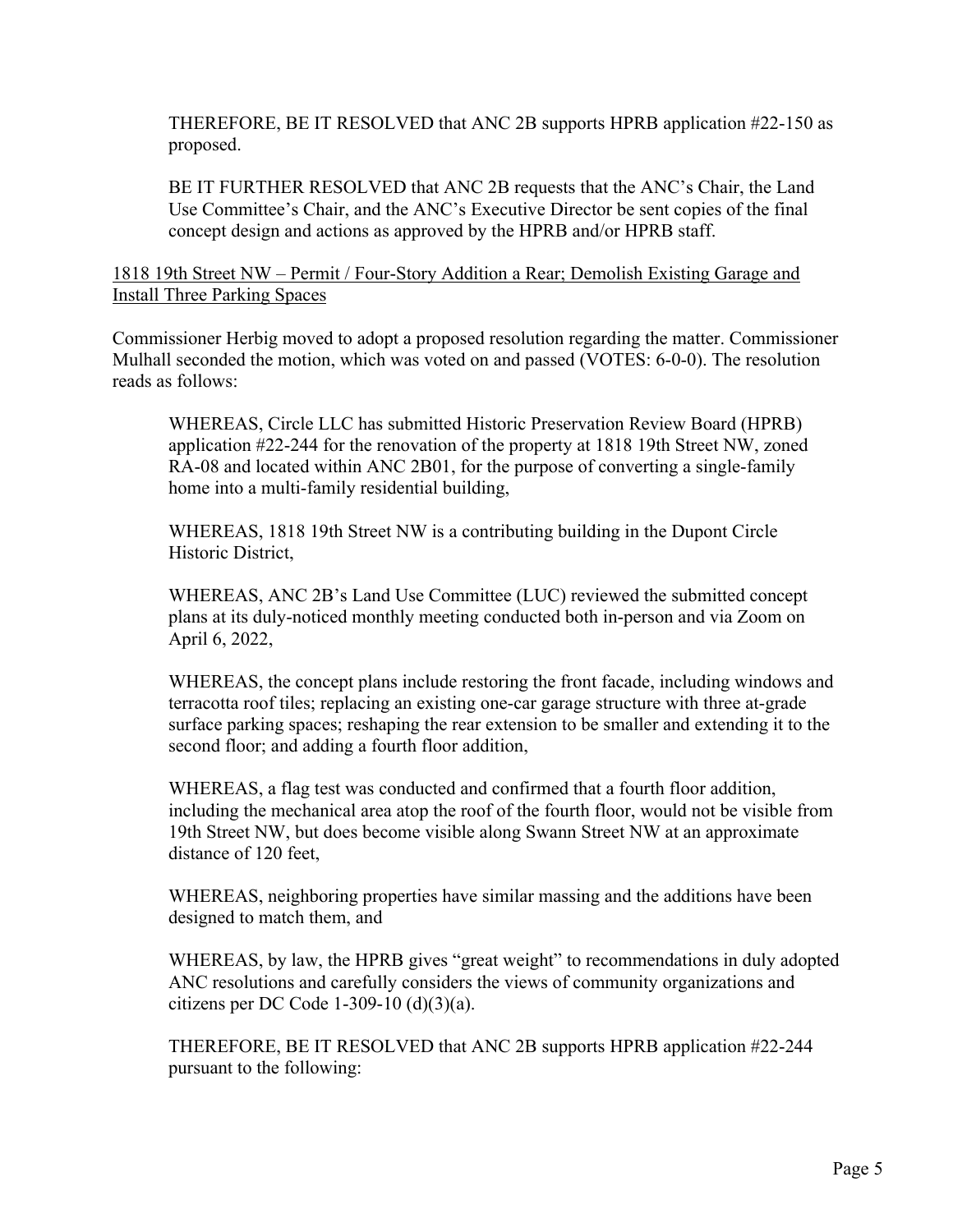● Review visual impacts of any upper additions (including rooftop mechanicals and required life safety fencing) from locations along Swann Street NW due to the fact that the property serves as the western terminus of Swann Street NW and as such alterations have the potential for visibility from distances farther away.

BE IT FURTHER RESOLVED that ANC 2B requests that the ANC's Chair, the Land Use Committee's Chair, and the ANC's Executive Director be sent copies of the final concept design and actions as approved by the HPRB and/or HPRB staff.

1312 18th Street NW – Application for Special Exceptions from the Rear Yard Requirements and the Side Yard Requirements to Construct a Five-Story, Rear Addition, and Convert to a 15- Unit Inn, an Existing, Attached, Five-Story Office Building

Commissioner Herbig moved to adopt a proposed resolution regarding the matter. Commissioner Rueckgauer seconded the motion, which was voted on and passed (VOTES: 6-0-0). The resolution reads as follows:

WHEREAS, 1312 18th Street Associates, LLC, the applicant for Board of Zoning Adjustment (BZA) application #20720, is seeking support for special exceptions from the rear yard and side yard requirements to construct a five-story, rear addition to an existing, attached, five-story building at 1312 18th Street NW for the purpose of adding an additional egress stair to the building. The property is zoned MU-21 and located within ANC 2B07. The building, formerly housing offices, is now proposed to be a 15-unit inn,

WHEREAS, the BZA hearing on this project is scheduled for May 18, 2022,

WHEREAS, ANC 2B's Land Use Committee (LUC) reviewed the submitted concept plans at its duly-noticed monthly meeting held both in-person and via Zoom on April 6, 2022,

WHEREAS, the LUC recognizes that the five-story building currently has only one egress for upper levels, and that the rear addition would house a second egress, moving the building into compliance with the fire code, and

WHEREAS, the LUC recommends that the applicant conducts outreach to residential stakeholders of the neighborhood, including those along the facing street.

THEREFORE, BE IT RESOLVED that ANC 2B does not oppose BZA application #20720 for 1312 18th Street NW.

# **General Agenda**

Consideration of a Resolution Regarding the District Department of Transportation's 90% Design Plans for the Connecticut Avenue Streetscape and Deck-Over Project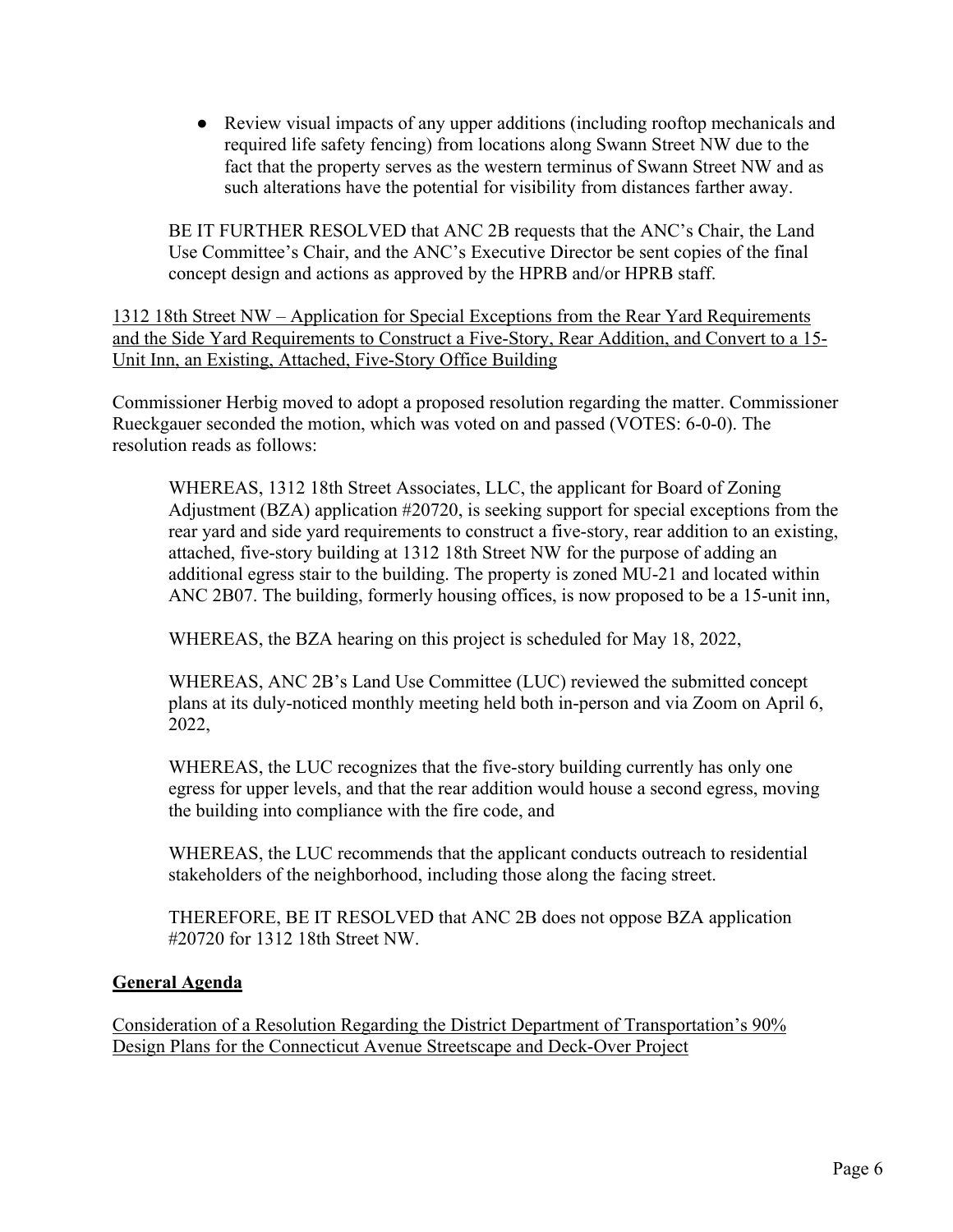Commissioner Rueckgauer moved to adopt a proposed resolution regarding the matter. Commissioner Silverstein seconded the motion, which was voted on and passed (VOTES: 6-0- 0). The resolution reads as follows:

WHEREAS, the District Department of Transportation (DDOT) is approaching the final design milestone of the Connecticut Avenue Streetscape and Deck-Over Project,

WHEREAS, since ANC 2B began formally engaging in the deck-over park's design process in 2011, the stakeholders have requested an easily adaptable open space that can be configured by them on-demand for a broad range of programming and activity needs,

WHEREAS, the February 2022 design for the plaza (deck-over park) includes four large planters with built-in seating at the north (Q Street NW) end, and

WHEREAS, the planters occupy considerable space and cannot be relocated without the use of a crane, thus imposing significant limitations on the occupancy and programming of the space and contradicting the requirements and expectations of the stakeholders.

THEREFORE, BE IT RESOLVED that ANC 2B requests that DDOT eliminates the planters from the design.

BE IT FURTHER RESOLVED that ANC 2B requests that, aside from perimeter safety elements, DDOT provides a finished vacant space that satisfies the requirements to be readily adaptable and flexible for a broad range of programming and activity needs.

Consideration of a Resolution Regarding the District Department of Transportation's Notice of Intent for the Removal of Two Parking Spaces and Replacement with ADA Parking Spaces on the 1500 Block of Caroline Street NW

Chair Holden moved to adopt a proposed resolution regarding the matter. Commissioner Mulhall seconded the motion, which was voted on and passed (VOTES: 6-0-0). The resolution reads as follows:

WHEREAS, the District Department of Transportation (DDOT) has issued Notice of Intent (NOI) #22-93-TOA for a pilot of unassigned neighborhood ADA parking spaces,

WHEREAS, the pilot will involve replacing two on-street resident permit parking (RPP) spaces nearest the alley on the south side of the 1500 block of Caroline Street NW with two ADA parking spaces for use by persons with disabilities having handicapped plates and Zone 1 or Zone 2 RPP permits, and

WHEREAS, at its August 2021 meeting, ANC 2B unanimously agreed to participate in an unassigned ADA parking space pilot to help facilitate increased ADA parking in residential areas.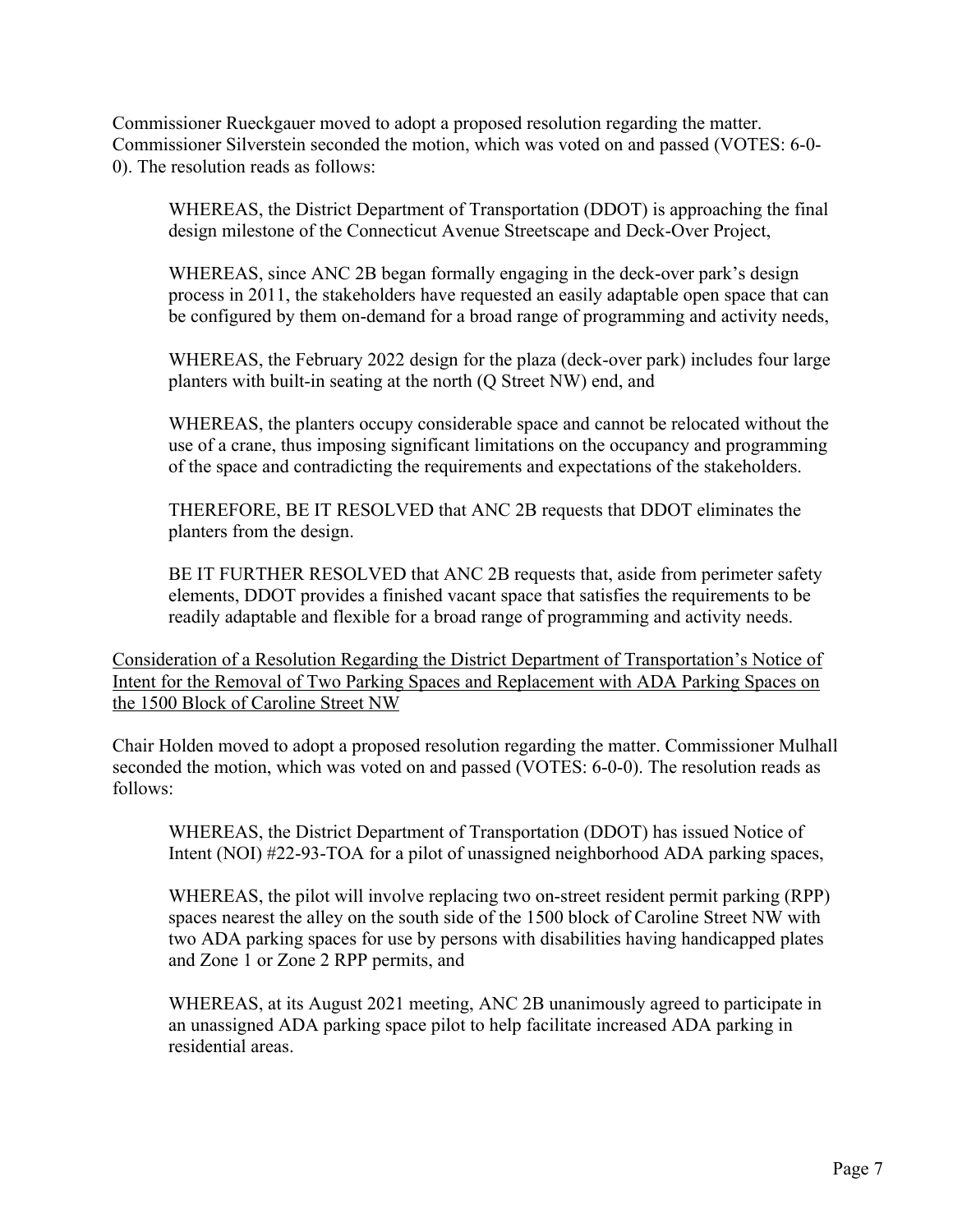THEREFORE, BE IT RESOLVED that ANC 2B supports the selection of this location for the ADA parking pilot.

BE IT FURTHER RESOLVED that ANC 2B recommends that DDOT provides adequate indication that these spaces are exclusively for vehicles having handicapped plates and Zone 1 or Zone 2 RPP permits and also provides markings to ensure that drivers do not encroach upon the alley entrance.

BE IT FURTHER RESOLVED that ANC 2B asks DDOT to provide ANC 2B with summary information at the conclusion of the pilot, including whether the pilot will be expanded, continued, or made permanent in the future.

Consideration of a Resolution Regarding Funding for the Proposed Extension of the DC Circulator's Dupont Circle – Georgetown – Rosslyn Route to U Street NW and Howard **University** 

Commissioner Rueckgauer moved to adopt a proposed resolution regarding the matter. Chair Holden seconded the motion, which was voted on and passed (VOTES: 6-0-0). The resolution reads as follows:

WHEREAS, for over a century, convenient and efficient options for one-seat crosstown travel in DC have languished while dominance of downtown-centric transportation prevailed,

WHEREAS, the District Department of Transportation (DDOT) first proposed extension of the DC Circulator's Dupont Circle – Georgetown – Rosslyn route to U Street NW and LeDroit Park near Howard University in its 2011 Transit Development Plan. At the time, the plan called for implementation in the 2012-2015 timeframe,

WHEREAS, the only direct crosstown service in the vicinity is the infrequent and unreliable Metrobus G2 route, running from Georgetown University to Howard University along P Street NW,

WHEREAS, the lack of convenient options for crosstown travel for residents and workers along the U Street NW corridor creates transit inequity, resulting in many having to pay upwards of \$12 each way for a for-hire ride or rely on automobiles,

WHEREAS, this DC Circulator route extension will provide an invaluable and affordable connection for residents, workers, and visitors alike between the major and minor activity centers along it,

WHEREAS, this extension is urgently needed to support local business recovery from the pandemic,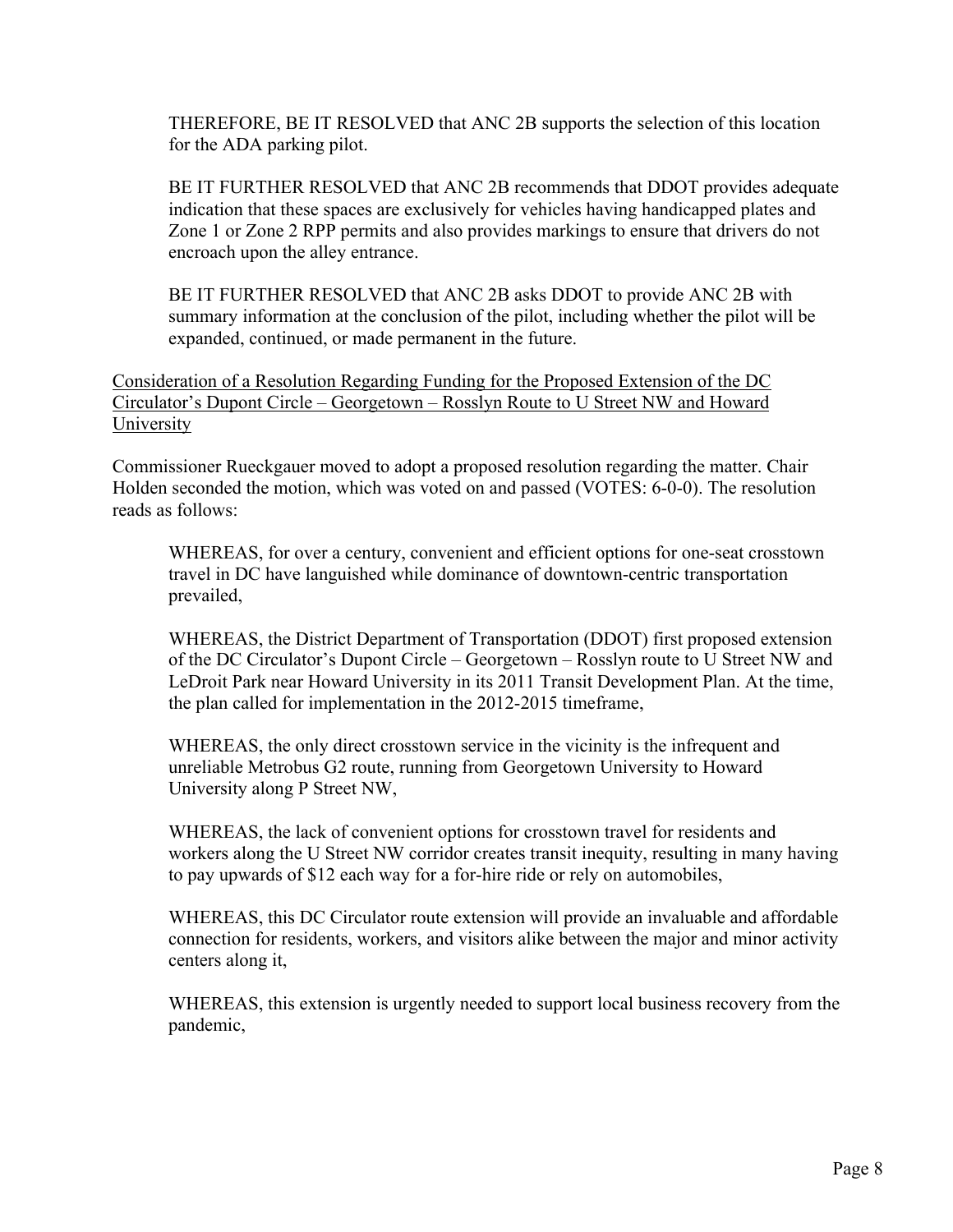WHEREAS, this extension supports DC's policies for a cleaner environment and safer streets for all by providing a viable alternative that will encourage the reduction of personal vehicle trips to and from the areas along the extension,

WHEREAS, this extension is consistent with the objectives of the forthcoming bus priority plans for Florida Avenue NW and U Street NW, as well as the U Street NW streetscape project,

WHEREAS, ANC 2B has voted to support this extension multiple times since at least 2014 (Attachment A),

WHEREAS, this extension has also been supported by ANC 2A and ANC 2E,

WHEREAS, DDOT last reported to ANC 2B that funding for this extension was expected in DC's FY 2023 budget, and

WHEREAS, the Mayor's proposed FY 2023 budget does not contain the expected funding for this extension.

THEREFORE, BE IT RESOLVED that ANC 2B respectfully requests that the DC Council includes full funding for the extension of the DC Circulator's Dupont Circle – Georgetown – Rosslyn route to U Street NW and the Howard University area in DC's FY 2023 budget and directs DDOT to expedite the extension's implementation.

Consideration of a Resolution Regarding the Special Event Application for the 2022 Capital Pride Parade on Saturday, June 11th, 2022

Commissioner Silverstein moved to adopt a proposed resolution regarding the matter. Chair Holden seconded the motion, which was voted on and passed (VOTES: 6-0-0). The resolution reads as follows:

WHEREAS, the Dupont Circle neighborhood is the historic epicenter of DC's LGBTQ+ community,

WHEREAS, the first DC Gay Pride Day was held on 20th Street NW back in 1975,

WHEREAS, pride parades since then have either stepped off or ended in the Dupont Circle neighborhood, a neighborhood that holds a special place in the heart and history of DC's LGBTQ+ community,

WHEREAS, the Capital Pride Parade is an event of immense importance to members of the LGBTQ+ community and is a welcoming, affirming event with support and hope for those who are struggling,

WHEREAS, the parade and festival bring hundreds of thousands of visitors to DC, supporting local businesses and providing tax revenues to the District of Columbia,